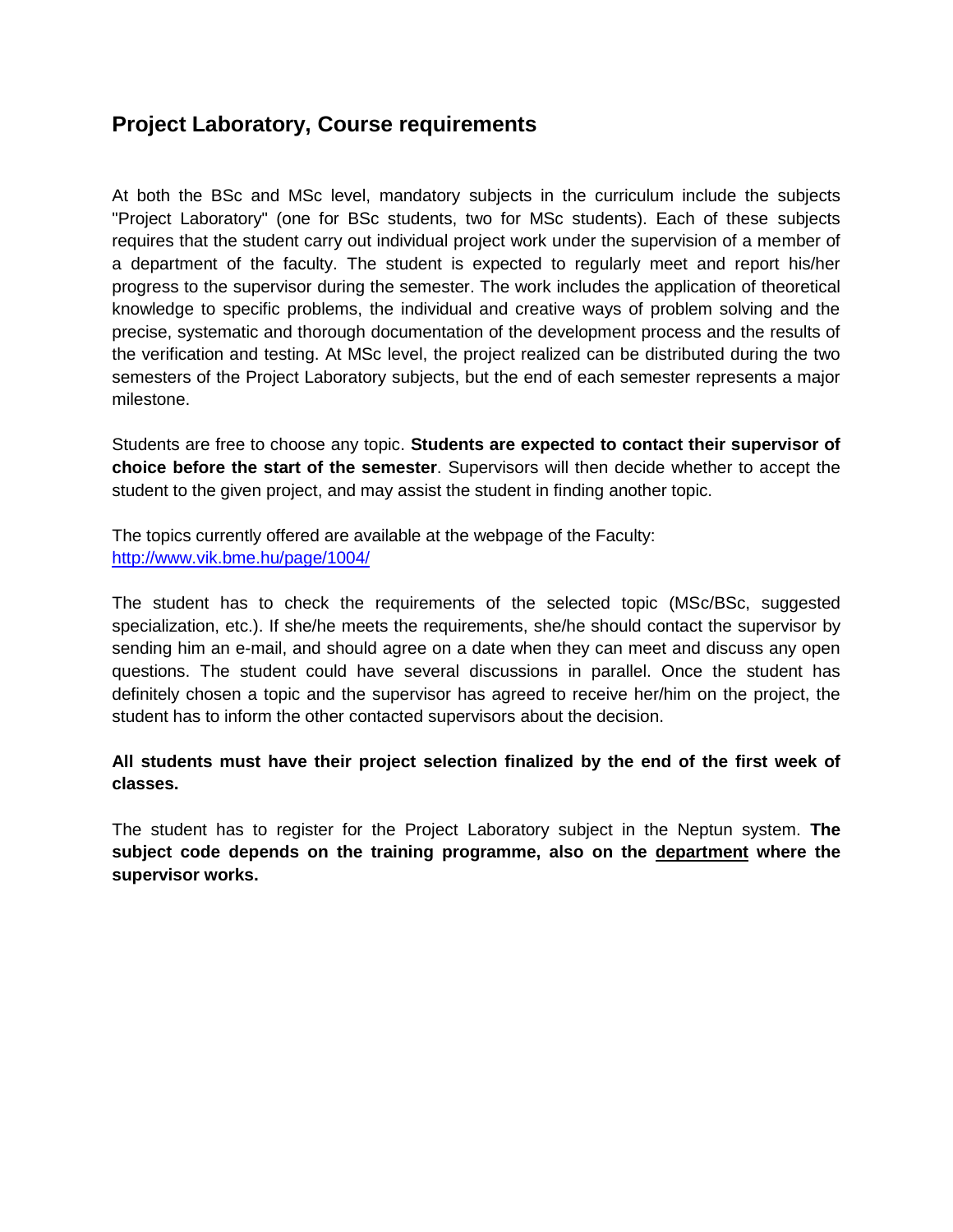The table below lists the subject code frames:

| <b>Subject</b>                  | Code<br><b>Computer engineering</b> | Code<br><b>Electrical Engineering</b> |
|---------------------------------|-------------------------------------|---------------------------------------|
| <b>BSc Project Laboratory</b>   | VIxxAL01                            | VIxxAL03                              |
| <b>MSc Project Laboratory 1</b> | VIxxML00                            | VIxxML02                              |
| MSc Project Laboratory 2        | VIxxML01                            | VIxxML03                              |

"xx" represent the department where the supervisor works. The below table shows the possible departmental codes. The actual subject codes are created by inserting *one* **of the departmental codes** *instead* **of xx**:

| "xx"         | name of the department                                                |
|--------------|-----------------------------------------------------------------------|
| AU           | Department of Automation and Applied Informatics                      |
| ET.          | Department of Electronics Technology                                  |
| EE           | Department of Electron Devices                                        |
| HI           | Department of Networked Systems and Services                          |
| $\mathbf{I}$ | Department of Control Engineering and Information Technology          |
| MI           | Department of Measurement and Information Systems                     |
| <b>SZ</b>    | Department of Computer Science and Information Theory                 |
| <b>HV</b>    | Department of Broadband Infocommunications and Electromagnetic Theory |
| TM           | Department of Telecommunications and Media Informatics                |
| <b>VE</b>    | Department of Electric Power Engineering                              |

As there are 10 departments at the Faculty, there are 10 *different codes* for the *same* Project Laboratory *subject*. Students should **select** the subject with the **right departmental code** in Neptun.

If the student has registered for Project Laboratory under a wrong code and the semester has already started, she/he can't change the registered code. In this case, she/he should [visit the](mailto:%20visit%20the) Central Academic Office for assistance.

The amount of **individual work** expected from the student during the semester is **10 hours/week**.